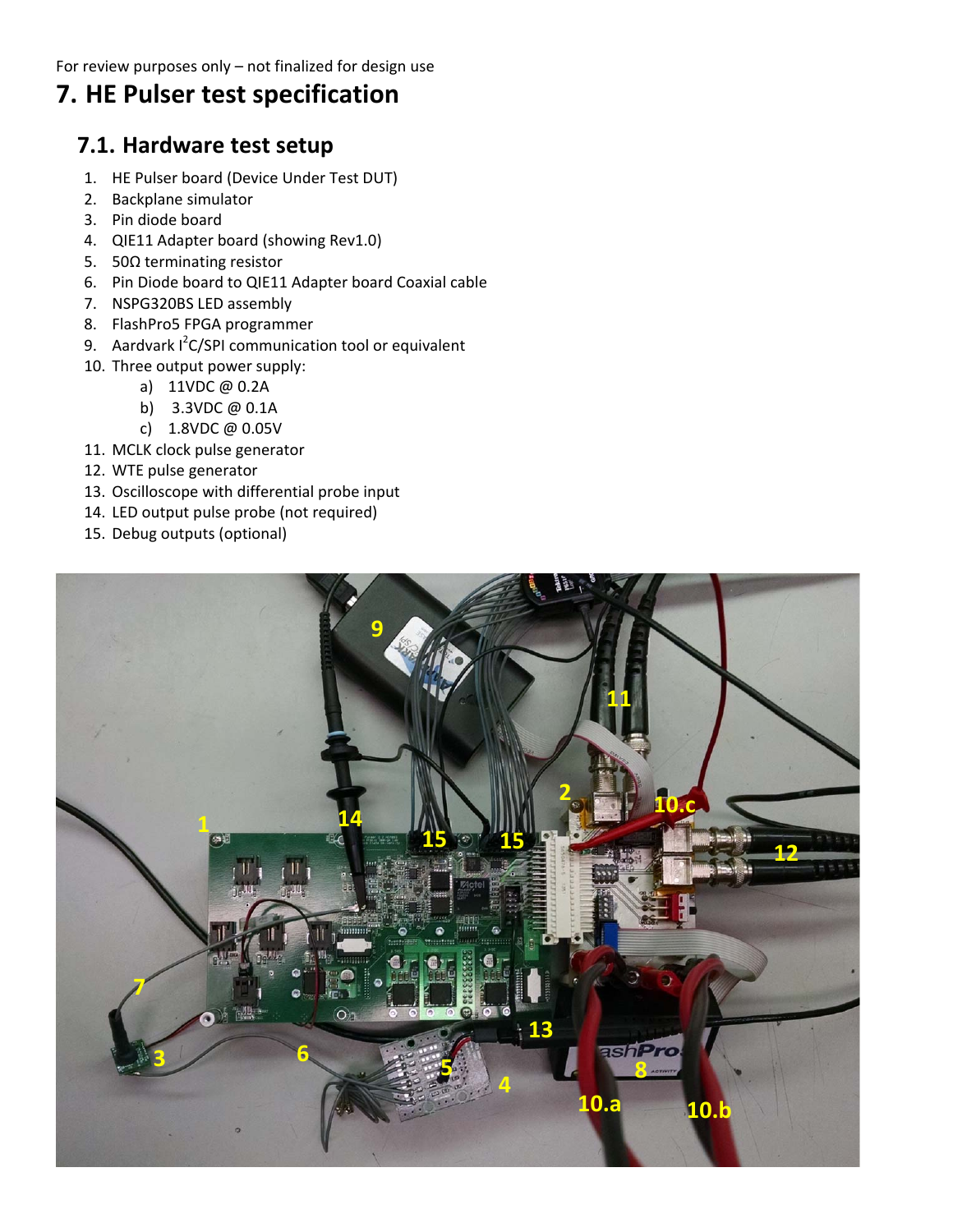### **7.2. Initial settings and Test 1: Power up function tests**

Set switch positions

- 1. GEO\_ADDR = 0001
- 2. SEL\_ADDR = 0000
- 3. PWR\_ENABLE on (left on)
- 4. RESET off (Down off)
- 5. RM\_SEL on (up on)

Power on the backplane 11VDC, 3.3VDC, 1.8VDC

- 6. Verify 5.5VDC (pin 14,15,16)
- 7. Verify 5VDC (Pin 11 bottom right)
- 8. Verify 2.5VDC (Pin 11 top right)
- 9. Verify 1.2VDC (Pin 11 top right)
- 10. Verify 3.3VDC (Pin 11 top right)
- 11. Verify 1.5VDC (pin 14,15,16)
- 12. JTAG program FPGA using the latest firmware
- 13. Enable MCLK (40MHz LVPECL)
- 14. Enable WTE (100Hz 25ns pulse LVPECL sync to MCLK)
- 15. I<sup>2</sup>C Write, and verify with read, hex value 03 00 03 00 03 00 00 00 00 FF 00 FF (Target power must be enabled in Aardvark GUI menu option, Slave address 0x30, read/write 11 bytes)
- 16. Using Debug Header verify
	- Reset signal (Pin 1) matches RESET switch (Down off, Up On)
	- PWR\_GOOD signal (Pin 7, backplane pin A7) is asserted if all voltage levels are correct as measured in 6‐11
	- Verify Pin 0 matches MCLK clock input
	- Enable WTE input signal and verify Pin 2 matches WTE input

# **7.3. Test 2: I 2 C communications**

Write then read a malformed I<sup>2</sup>C message and ensure communication continues. Transmit then read the following commands and ensure the output pulse is correctly modified on the last transmit:

- 03 00 03 00 03 00 00 00 80 00 80
- 03 FF FF FF FF 00 00 00 FF 00 (R/W 10 bytes)
- 03 FF FF FF FF 00 00 00 FF 00 FF FF (R/W 12 bytes)
- 03 00 03 00 03 00 00 00 FF 00 FF (R/W 11 bytes)

Add to the oscilloscope traces WTE. Verify the WTE correctly places the output pulse with respect to the bunch count setting.

- 03 00 03 00 03 00 00 00 FF 00 FF gives 3 MCLK counts before pulse start
- 03 00 0F 00 0F 00 00 00 FF 00 FF gives 15 MCLK counts before pulse start
- 03 FF FF FF FF 00 00 00 FF 00 FF gives maximum MCLK delay